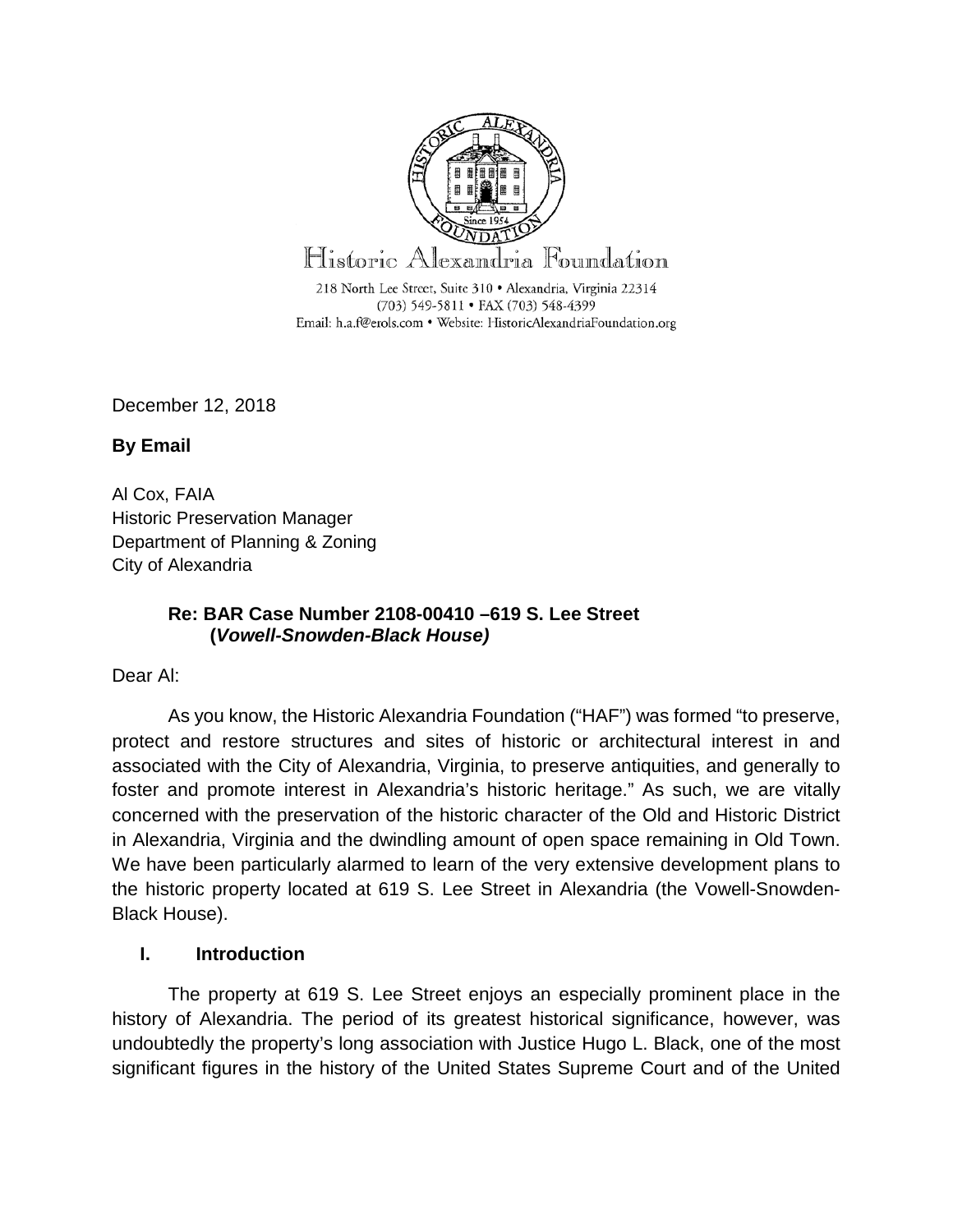States. Describing Justice Black's place in American History, Justice William Brennan wrote:

The place of Hugo Lafayette Black in the pantheon of great Justices of the Supreme Court grows more and more secure with each passing year. His contributions to constitutional jurisprudence, particularly in the construction and application of the Bill of Rights, probably were as influential in shaping our freedoms as any.

William J. Brennan, Jr., *Forward* to *Mr. Justice and Mrs. Justice Black* (1986). It is therefore a matter of vital public interest to preserve 619 S. Lee Street as closely as possible to the way it was during was during Justice Black's lengthy residence here in Alexandria.

In October of 1965, while still owned by Justice and Mrs. Black, the property at 619 South Lee Street was awarded plaque 35-E-619 as part of the Historic Alexandria Foundation's Early Building Survey plaque program. It was one of the first houses to receive that important designation. The property has long been held out as a preeminent example of Federal architecture in Alexandria. *See, e.g.,* D. Davis, S. Dorsey & R. Hall, *Alexandria Houses 1750-1830* at 112-14 (1946)(see attached); Gay Montague Moore, *Seaport in Virginia, George Washington's Alexandria,* Chapter 22 (1949)("The Vowell-Snowden House"). It was included in the Historic American Buildings Survey (HABS No. VA-709), first through photographic documentation and later in written form in 1966 based on work that was funded, in part, by the HAF. The HABS Report succinctly summarized the unique importance of the property in its "Statement of Significance" as follows:

The Vowell-Snowden-Black House, certainly one of the outstanding examples of the Federal 'row' type buildings in Alexandria, *has fortunately been spared the fate of suffocation. By precept and example it stands flush with the street, but with its extensive grounds and breathing space preserved to this day*.

HABS No. VA-709 (emphasis added). The adjoining Carriage House that fronts on Franklin Street is of such historic significance that it has its own listing as HABS No. Va-711, which was also based on work partly funded by HAF.

On December 30, 1969 the Hugo Black House was designated by the Virginia Historic Landmarks Commission ("VHLC") as a certified landmark. Deed Book 704, Page 494-95 (attached). The VHLC designation was in furtherance of its mandate to "*designate as an historic landmark, the buildings, structures and sites* which constitute *the principal historical, architectural* and archaeological sites *which are of*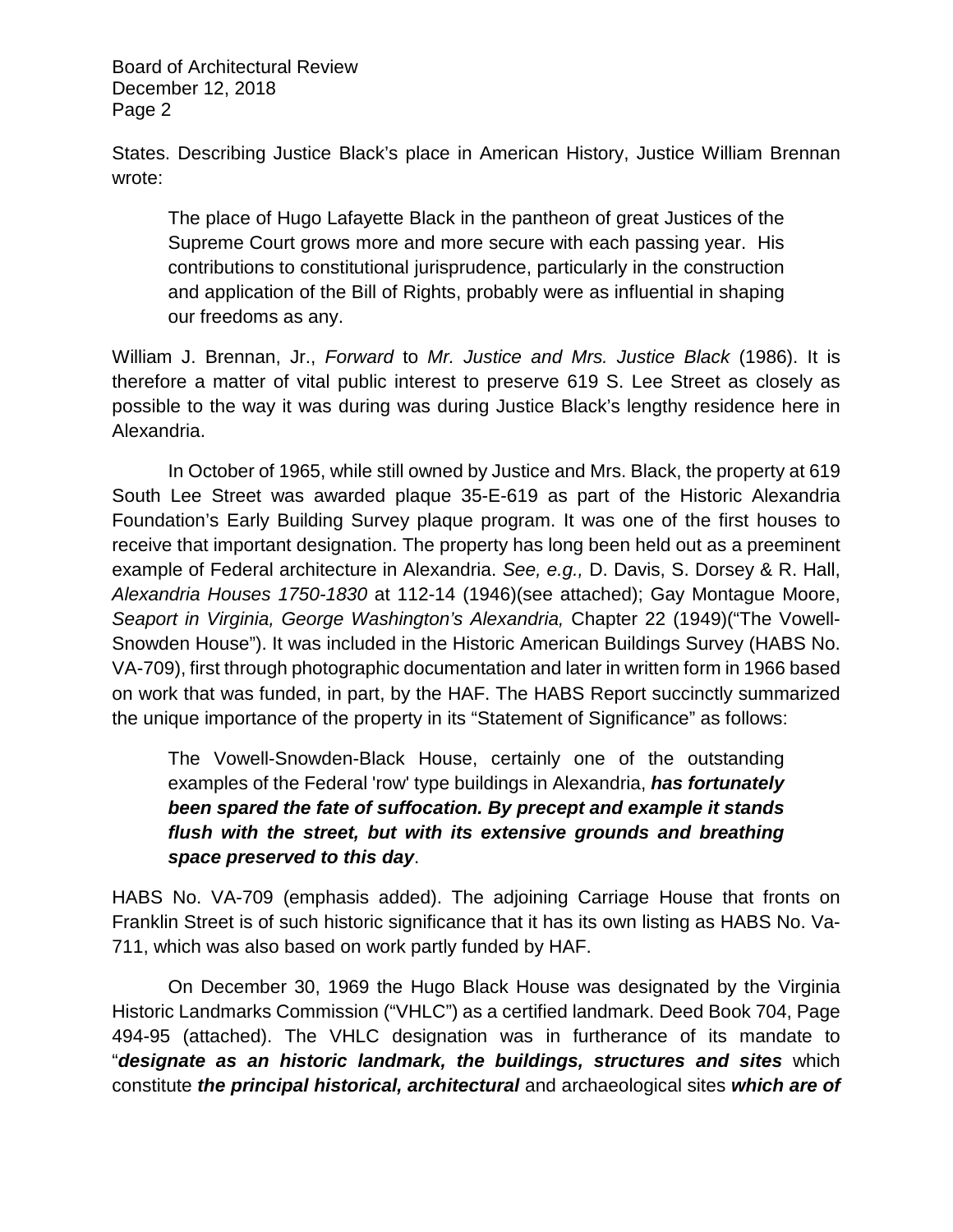*State-wide or national significance."* 1966 Va. Acts Ch. 632, § 4(a)(emphasis added); *accord* Va. Code § 10.1-2204(A)(1).

The designation of 619 S. Lee Street as a certified landmark property accompanied the gift to the people of Virginia by Justice Black and his wife of a perpetual Open Space Land Act and Conservation easement covering the property which prohibits its subdivision and restricts the future development of the property. Justice Black imposed that easement on the property to protect it from precisely the type of development proposed today. Indeed, Justice Black was a vocal and ardent preservationist who was especially concerned about ensuring that Alexandria gardens be preserved from the destruction of its precious open space:

> Alexandria, I have always thought, is one of the nicest and most desirable residential areas in the vicinity of Washington. I regret to see those in charge of permitting the erection of buildings to follow a course which is bound, in the long run, to take away a lot of the Charm of living in Alexandria.

> > \* \* \*

One of the main charms about Alexandria homes is that nearly all of them, like most continental homes, have gardens, even if small, in which the occupants can enjoy flowers, shrubs and green grass. A city without homes of this kind, one of blank walls that must rely on electric lights only, should not be the goal of Alexandria.

Letter from Hugo Black to Charles B. Moore, Chief of Current Planning, Alexandria, Va dated Feb. 25, 1969 (Lib. of Congress MS.).

Without any consultation or notice to the public, on October 12, 2017 the Virginia Department of Historic Resources ("VDHR") gave its conceptual approval of a proposed rehabilitation plan for the Hugo Black House property. We were surprised that VDHR would give conceptual approval for the proposed project which shares many of the defects that led VDHR to properly reject a similar plan in 2014. *See* Letter to Michael Harrington from M. Melinat & E. Tune dated Sept. 14, 2014 ("Harrington Letter" attached). When we learned of that conceptual approval, we wrote to the VDHR to bring to their attention some of the numerous errors in the review they had undertaken without the benefit of public comment. *See* Letter to VDHR from HAF dated October 1, 2018 (attached). Unfortunately, the VDHR has refused to consider the information we provided. It has done so even though their "conceptual approval" was given based upon inaccurate information provided to it by the applicant's consultants (*see, e.g.,* the discussion of the distinctive "Curve") below.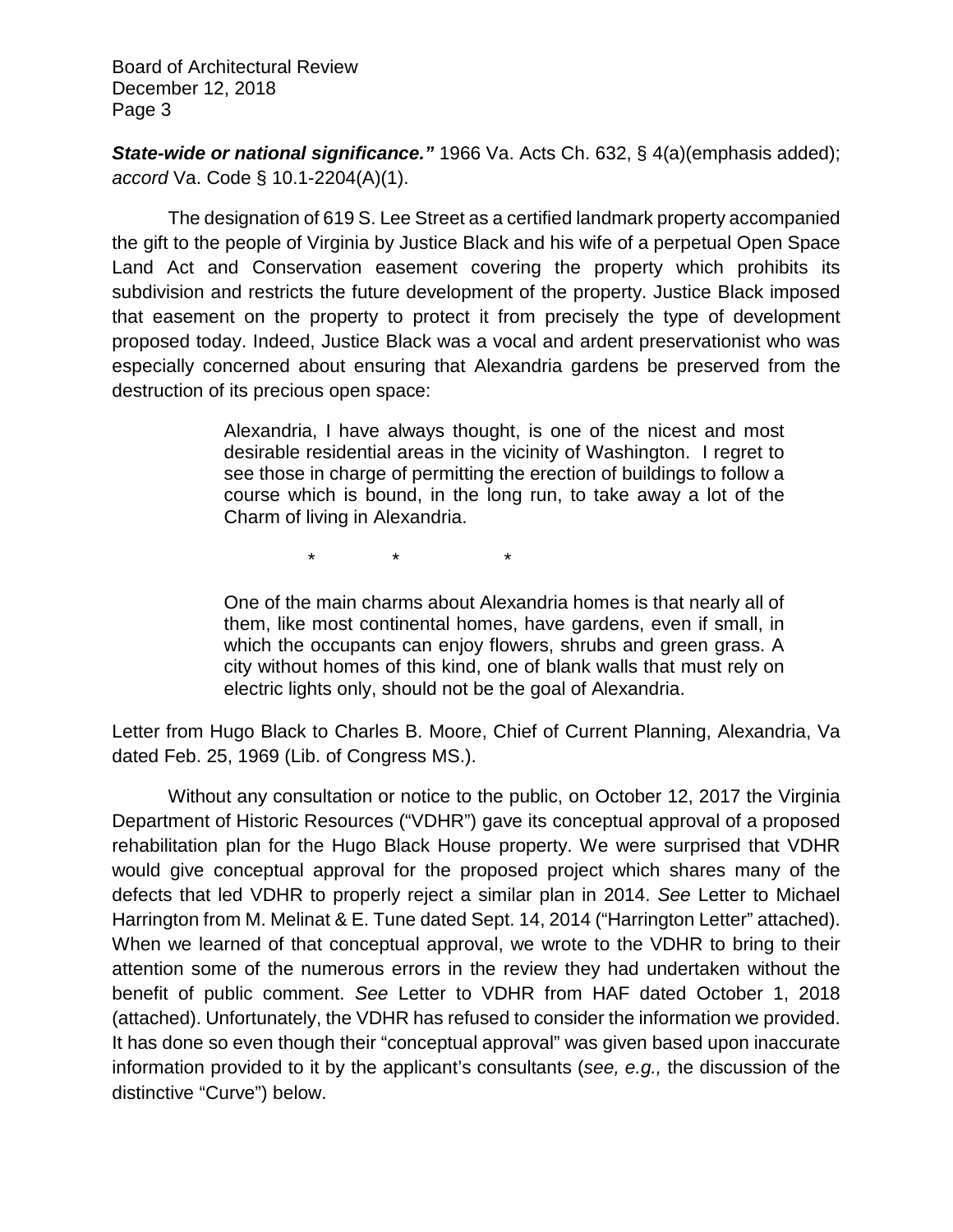HAF believes that the City of Alexandria has both the right and the duty to enforce the Open Space Land and Conservation easement placed on the property by Justice Black and has called upon the City to do so. *See* attached letter to the City Manager dated December 12, 2018 (attached). The City's authority to do so is specifically set forth as a matter of positive statutory law. Va. Code § 10.1-1013 ("An action affecting a conservation easement may be brought by … [t]he local government in which the real property is located."). Nearly five decades of real estate tax relief have been provided by the citizens of Alexandria and the Commonwealth based on the promise that the open space would not be built upon absent a need "essential to the orderly development and growth" of the City and the provision of replacement open space in any event. Va. Code § 10.1-1704.

The Alexandria Zoning Ordinance specifically requires the Board to consider "*the impact upon the historic setting*," "*the height, mass and scale of buildings or structures,"* the "extent to which the building or structure *will preserve or protect historic places and areas of historic interest in the city,"* before approving any planned construction like that proposed for the Hugo Black House. Zoning Ordinance § 10-105(a)(2)(emphasis added). We submit that the proposed construction will destroy the most noted distinguishing characteristic of this certified Landmark property: "*its extensive grounds and breathing space preserved to this day."* HABS No. Va-709 (emphasis added).

Viewed from the street, the property would appear to have two large new buildings on Lee Street, totally changing the view shed of the property. Like the rejected proposal from 2014, the current development plan proposes demolition of the distinctive curve joining the ell to the main house, and an overall increase of the gross floor area of the structures on the property from 8,156 to 13,635 square feet. That increase in size is indistinguishable from the "increase in total square footage … [that] nearly doubles that of the historic resource," and led the VDHR to deny a similar application for construction in August of 2014. Harrington Letter at 2 ("The cumulative effect of the proposed additions would significantly compromise the historic character and integrity of the property.")*.* Moreover, the starkly modern additions proposed will result in construction that is "*incongruous to [the] existing building or structure, [and] area surroundings"* contrary to the requirements of the Zoning Ordinance. Zoning Ordinance § 10- 105(A)(1)(emphasis added).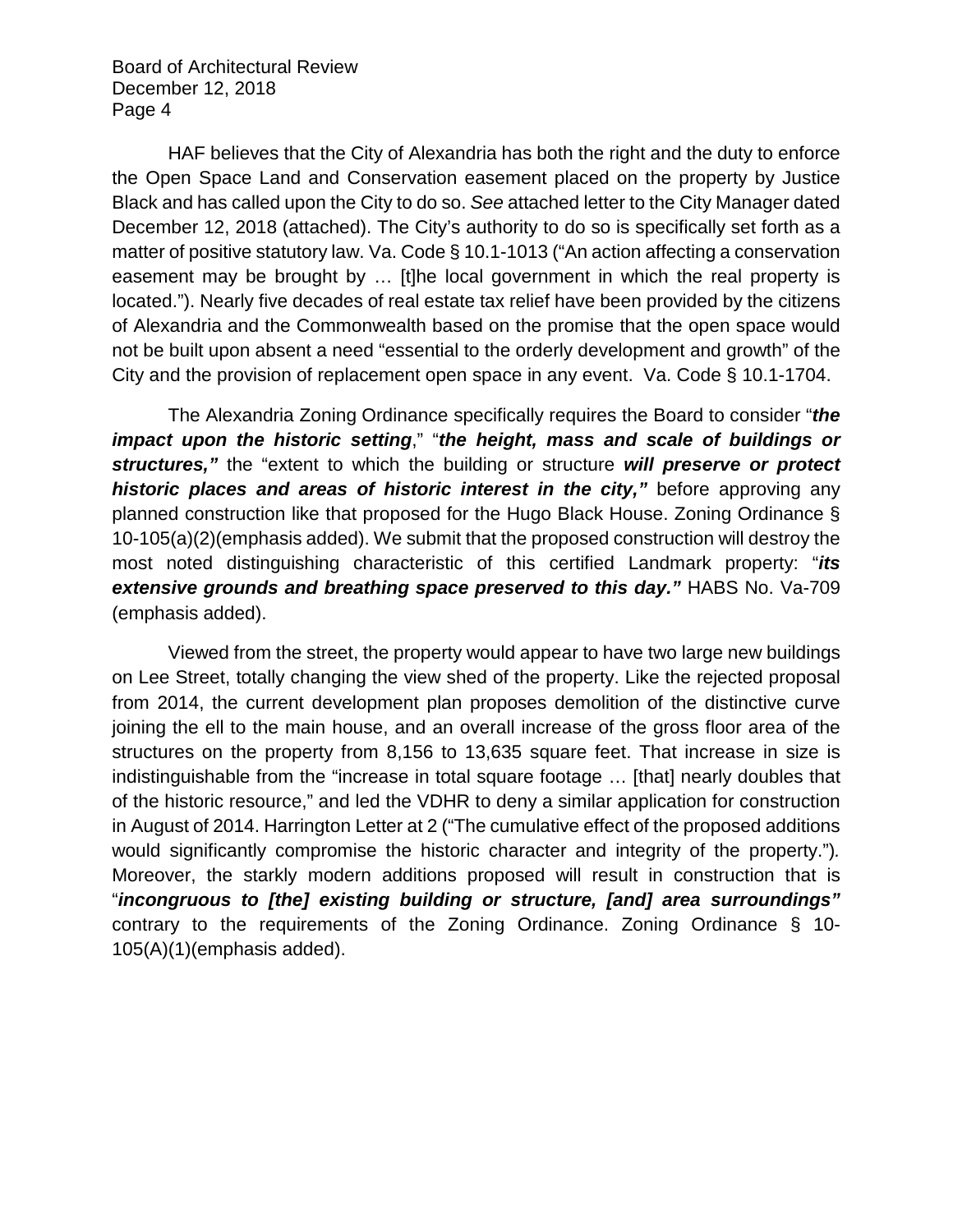#### **II. HAF Recognizes and Applauds Record of Important Conservation Work Performed by the Applicants on the Hugo Black House and Other Properties in Alexandria which Is in Stark Contrast to the Proposed Construction.**

HAF wishes to acknowledge the beneficial work the applicants have performed to conserve both the existing structure at the Hugo Black House and other historic properties in Old Town. In our view the recently approved restoration work on the roof and repointing the bricks at the property demonstrates exemplary stewardship on the part of the owners. Bar Case #2018-00198. And in June of this year HAF awarded the applicants a 2018 Preservation Award for their conservation work at 405 Cameron Street.

It is with regret, therefore, that HAF must oppose the applicants' plans for development at 619 S. Lee Street which in this instance are so contrary to the principles of historic preservation, the precedent-setting gift of Hugo Black to the citizens of the Commonwealth and Alexandria, and the long-established guidelines for development in the Old and Historic District. Unfortunately, it appears that in their effort to secure approval for their development plans from the VDHR the applicant has agreed with that agency to impose upon the property three modern "Pavilions" that disregard the design imperatives for this Old Town property and misapply the basic principles of preservation necessary for this important Landmark property.

## **III. The Proposed Development of the Property is Contrary to the Requirements of the Zoning Ordinance and This Board's Published Guidelines**

## **A. The Applicant Proposes to Demolish a Noted Historic Feature of the Hugo Black House.**

HAF does not oppose the removal of the 1970 Kitchen addition (Removal Item 1); the flounder addition made in 2000 (Removal Item 2), the prefabricated garden shed (Removal Item 4), the skylight (Removal Item 8), or the portion of the 1975 addition to the Carriage House (Removal Item 9). The applicant's desire to remove these items serves to illustrate how often such non-historic additions do not withstand the test of time.

We do oppose Removal Item 3. We trust that before the scheduled hearing of December 19, 2018, the applicant will have corrected the mistaken representation contained in its application materials concerning the distinctive "Curve" which it has proposed to demolish. *See* HAF email to Cox and Blair dated December 7, 2018. The planned construction proposes to modify the hyphen joining the ell to the main block of the house to remove that distinctive curved treatment. Application at 2.

This highly distinctive and historic treatment of connecting the original kitchen outbuilding to the main block of the house is a well-documented and noted feature of this property. *See*, HABS No. VA-709 at 6 ("The hyphen where it was joined to the main house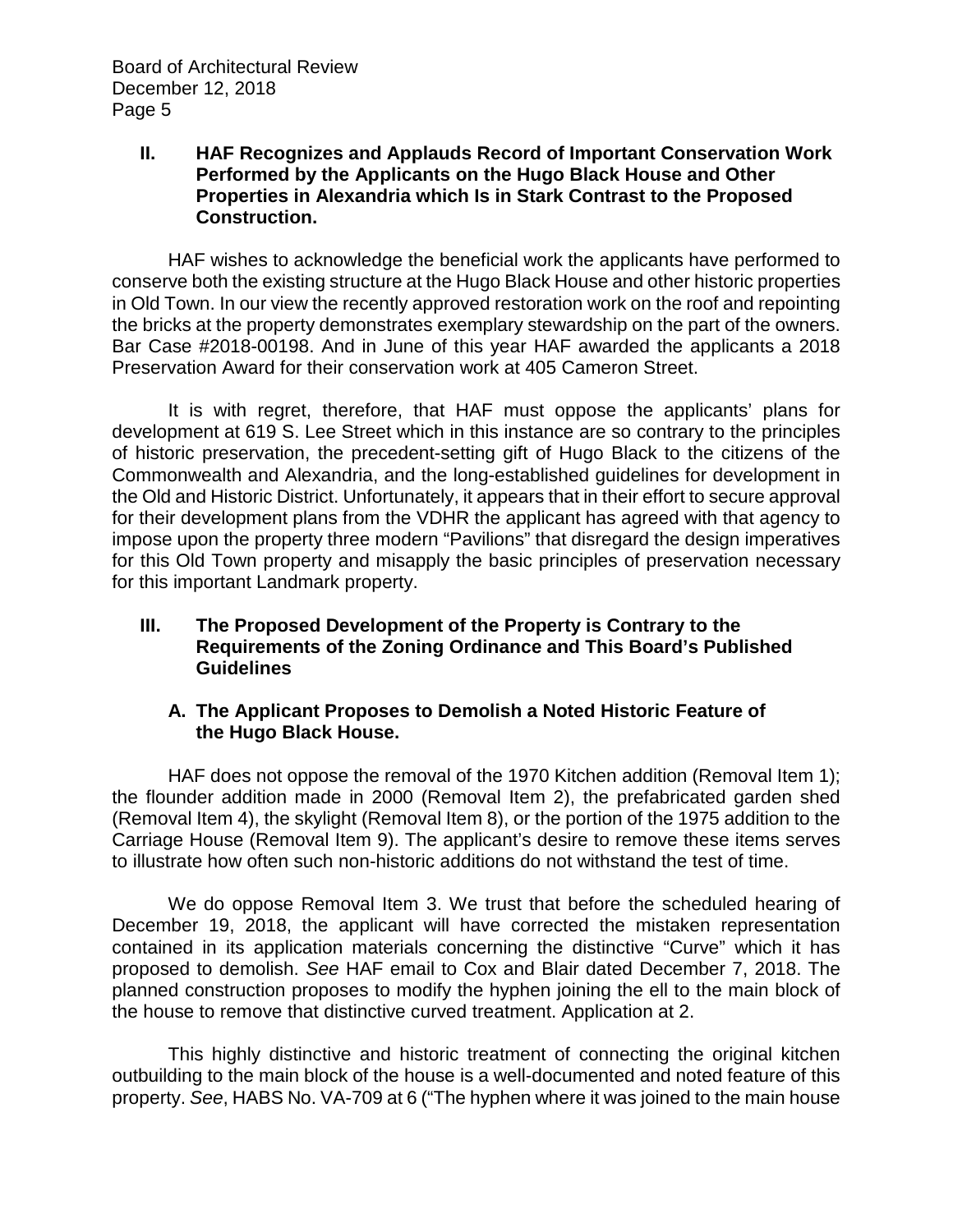$\overline{\phantom{a}}$ 

was rounded so as not to interfere with the windows upstairs and down."); D. Davis, S. Dorsey & R. Hall, Alexandria Houses 1750-1830 at 114 (1946)("The ell, originally a separate dependency, has been rounded where it joins the main structure in order not to obstruct a window."). The feature was photographically documented as part of the original Historic American Buildings Survey.<sup>[1](#page-5-0)</sup>

The Board's guidelines governing applications for demolition require that the "application must clearly spell out the reason for the demolition and describe alternatives to demolition and why such alternatives *are not considered feasible*." Design Guidelines, Demolition of Existing Structures - Page 4 (emphasis added). The application before the Board makes little effort to comply with this requirement. The sole justification for removing this noted feature of the house is as follows:

A portion of the two-story brick flounder at the inside northwest corner where the historic main house and flounder connect is proposed to be removed. This curved brick wall does not appear in the historic photos included in the HABS report on the property. The Virginia Department of Historic Resources (VDHR), which holds the historic easement for this property, has approved removal of this element which will rectify the current condition which inhibits air flow, thus allowing moisture damage and limits maintenance access to the portion of masonry wall and the 2 adjacent windows.

Application at 2. The main justification for the demolition is the applicant's mistaken assertion that the feature is not historic, and the VDHR's approval of its removal based on the same mistaken representation by the applicant. *See* HAF letter to VDHR dated October 1, 2018 at 7-8. The Application does not explain what alternatives to demolition were explored or why alternatives are not "feasible" as required by the published Guidelines. For this reason alone, the application to demolish this feature should be denied.

The balance of the proposed demolition (Removal Items 5-7) appear contingent upon the approval of the overall plan, which we oppose for the reasons stated below.

# **B. The Three Modern "Pavilions" Impose an Architectural Style That Is Incongruous to the Existing Building and the Area Surroundings.**

The BAR is charged with preventing any construction that is "incongruous to [the] existing building or structure, [and] area surroundings." Zoning Ordinance § 10-105(A)(1). The "*the impact upon the historic setting*," *id*. at 105(A)(2)(c), the "extent to which the building or structure *will preserve or protect historic places and areas of historic* 

<span id="page-5-0"></span><sup>1</sup> Copies available at<https://www.loc.gov/resource/hhh.va0223.photos/?sp=2> and [https://www.loc.gov/resource/hhh.va0223.photos/?sp=8.](https://www.loc.gov/resource/hhh.va0223.photos/?sp=8) *See also* Davis, Alexandria Houses at 114 (crediting Library of Congress for photograph in book published in 1946).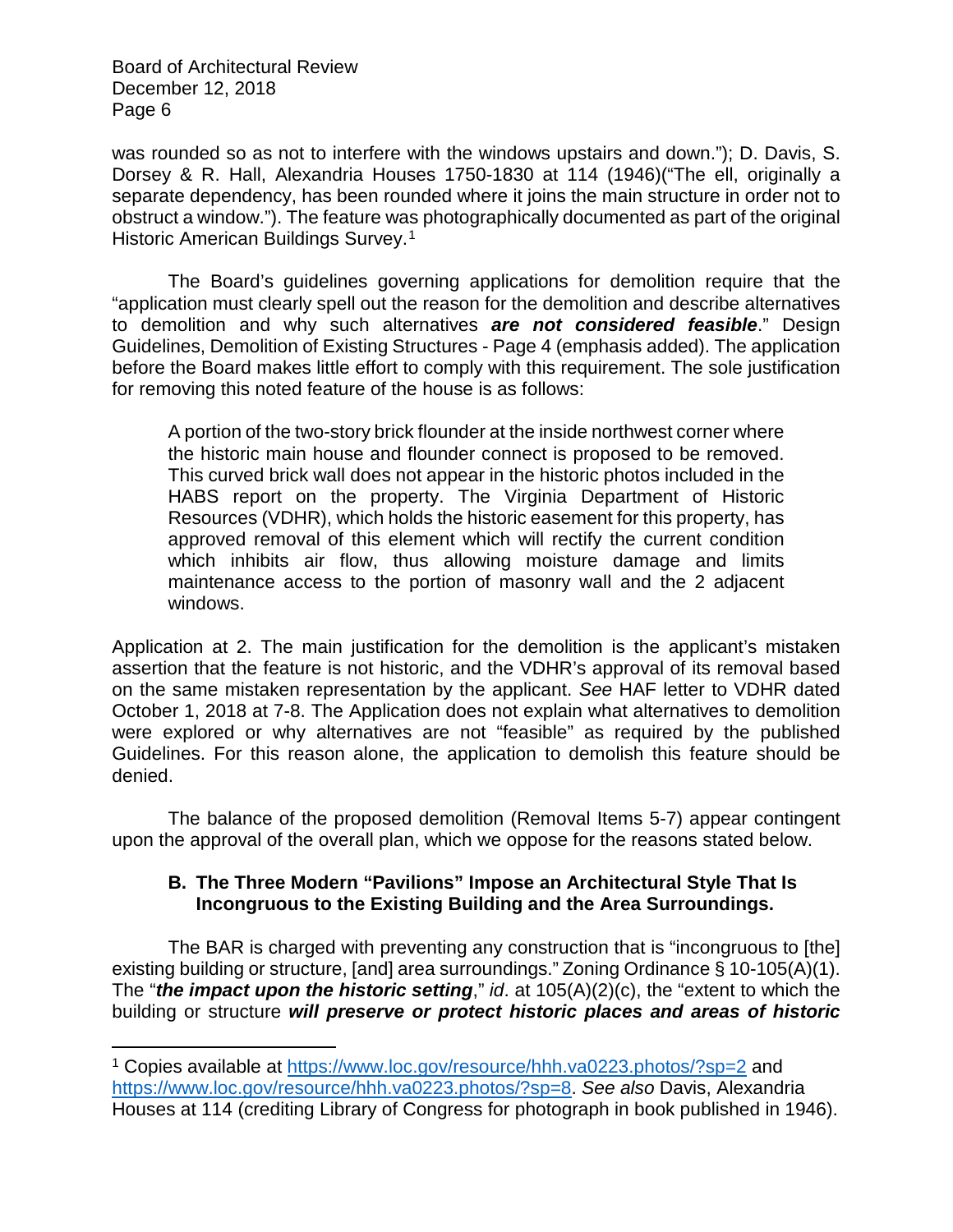l

*interest in the city," id.* at 105(A)(2)(g), *the height, mass and scale of buildings or structures, id.* at 105(A)(2)(a), the extent to which *any new architectural features are historically appropriate to the existing structure and adjacent existing structures,*  id. at 105(A)(2)(d), "the relation of the features in sections 10-105(A)(2)(a) through (d) *to similar features of the preexisting building or structure, if any, and to buildings and structures in the immediate surroundings" id.* at 105(A)(2)(e), all compel the conclusion that the proposed three new "Pavilions" are impermissibly incongruous at this location.

By evident intention the three proposed "Pavilions" are modern and distinct from the architectural style of both the Hugo Black House and the neighborhood. While the VDHR may consider such starkly contrasting architecture to be in keeping with the Department of the Interior guidelines as a means of differentiating the additions from the original structure,<sup>[2](#page-6-0)</sup> such jarringly incongruous additions are completely inconsistent with the Board's published guidelines. *See* Design Guidelines, Residential Additions - Page 2. ("Singular buildings in the latest architectural vocabulary are generally discouraged."); *id.*  ("Additions must be designed so that they are compatible with both the architectural character of the existing house and the immediate neighborhood."); *id.* at 5 ("Respectful additions make use of the design vocabulary of the existing historic structure.").

**The design of an addition should respect the heritage of the historic building to which it is attached as well as adjacent buildings**. The Boards generally prefer addition designs that are respectful of the existing structure and **which seek to be background statements or which echo the design elements of the existing structure.**

Design Guidelines, Residential Additions - Page 5 ("Style")(emphasis added). HAF respectfully submits that in seeking to secure approval from the VDHR through "differentiation" the applicant's plans have violated the basic precept of the Zoning Ordinance and proposed construction that is incongruous by design.

# **C. The "Bike Garage" is Neither Necessary Nor an Appropriate Incursion on the Landmark Open Space.**

The applicant originally proposed to add off-street parking and a multi-car garage as part of its plans, to which the VDHR gave its conceptual approval. Presumably the VDHR gave that conceptual approval based on its reading of the easement which includes the following language:

<span id="page-6-0"></span><sup>&</sup>lt;sup>2</sup> We submit that the VDHR has incorrectly interpreted and applied the Department of the Interior guidelines. *See* HAF letter to VDHR dated October 1, 2018.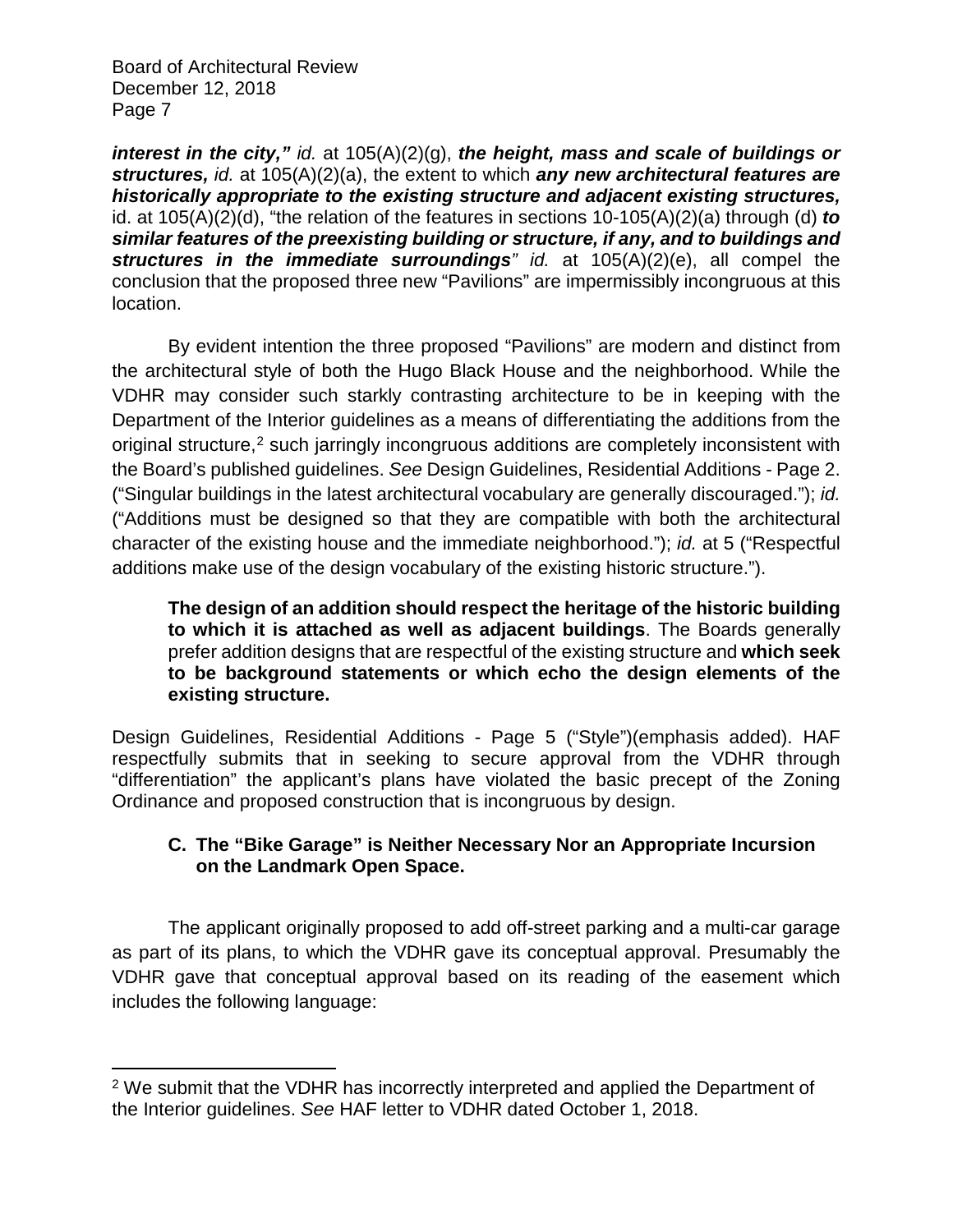> No building or structure shall be built or maintained on the property other than (i) the manor house, (ii) the old carriage houses and adjoining servant's quarters, (iii) a tennis court and other outbuildings and structures which are commonly or appropriately incidental to a single family dwelling including without limitation a swimming pool *and garage.*

Deed Book 757 Page 868 (emphasis added). Recognizing that the Zoning Ordinance prohibits this use, the applicant has renamed the third structure on the property a "WORKSHOP/BIKE GARAGE" — in an apparent effort to justify the structure as a "garage" when it will be no such thing. A "garage" is "[a] place in which motor vehicles are stored and cared for." Black's Law Dictionary (4th ed. 1968); *see also* Zoning Ordinance § 2-149 ("Garage, private. A building designed for the storage of not more than three motor-driven vehicles."). The Board should not countenance the relabeling of this structure to assist the applicant in avoiding the restrictions of the easement.

Nor should the Board approve this third "pavilion" to be constructed in the Landmark open space on the property for the reasons stated above. *See* Zoning Ordinance  $\P$  10-105(A)(1), (2)(a)-(g), (i)-(j). The Board must preserve and protect this important historic resource.

The applicant has included a Sanborn Insurance map in its materials showing a that a frame house was located at the southeast corner of the lot in 1907. That structure, was demolished by Justice Black when he purchased the property in 1939 to restore the open space garden. *See* Ruth Lincoln Kaye, The History of 619 S. Lee Street at 26 (May 1987). Thus, "by precept and example" HABS Report at 1, the southeast corner of the property has been open space throughout the most important period of its historical significance. Indeed, to the extent the Sanborn Insurance Map provides any support for the third proposed addition, it would be as a frame structure as depicted on the 1907 map.

## **D. The Applicant Could Add Additional Living Space to the Property Without Consuming Protected Open Space Or Destroying the Noted Historical Feature of the Property.**

HAF can only applaud the applicant's desire to remove the flounder addition that was added in 2000. And given the applicant's desire to remove the 1970 kitchen addition, it appears that the applicant could properly utilize the freed up open space in a manner that would be far more in keeping with traditional additions in Old Town. Such an addition would continue west from the original ell toward Fairfax Street, preserving and enhancing the two side yards and preserving the open side-yard frontage on South Lee Street. We believe that the applicant could – without utilizing additional open space in contravention